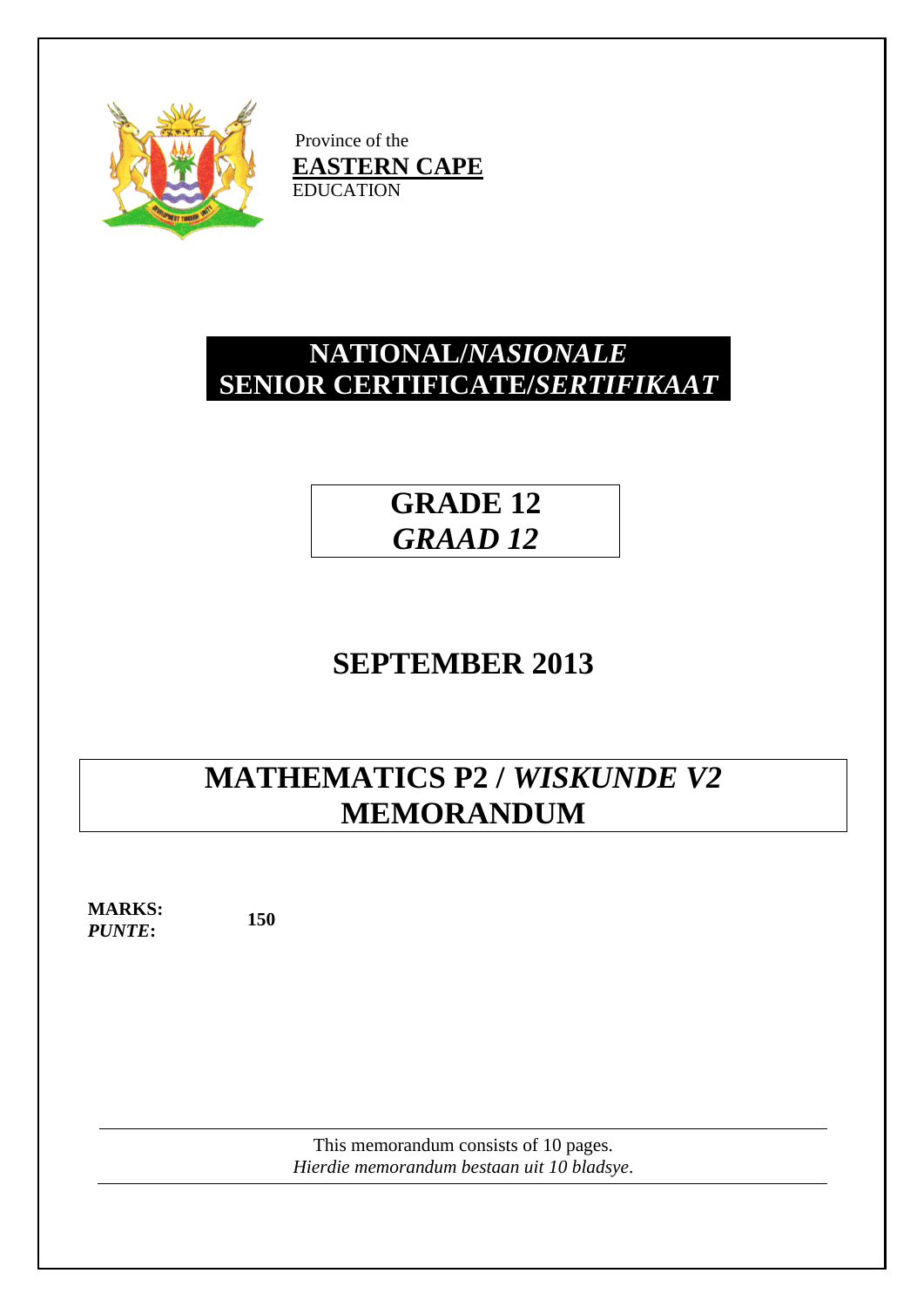| 1.1 | Quadratic/Kwadraties                | answer/antwoord          |  |
|-----|-------------------------------------|--------------------------|--|
| 1.2 | 2003                                | 2003                     |  |
| 1.3 | 2003 and/ <i>en</i> 2008            | 2003 and/ <i>en</i> 2008 |  |
| 1.4 | 5 0 0 0                             | answer/antwoord          |  |
| 1.5 | 2 0 0 0                             | 2 0 0 0                  |  |
| 1.6 | Negative/Negatief                   | Negative/Negatief        |  |
|     | The number of listeners decreased./ | Reason/Rede              |  |
|     | Die aantal luisteraars het afgeneem |                          |  |
|     |                                     |                          |  |

#### **QUESTION/***VRAAG* **2**



|     | Mean/ <i>Gemiddelde</i> = $5220$                  | $\sqrt{\sqrt{A}}$ nswer/Antwoord | $\angle$ |
|-----|---------------------------------------------------|----------------------------------|----------|
|     | Standard Deviation/Standaardafwyking $= 2652, 85$ | $\checkmark$ Answer/Antwoord     | $\angle$ |
| 3.3 |                                                   | $\sqrt{\sqrt{A}}$ nswer/Antwoord |          |
|     |                                                   |                                  |          |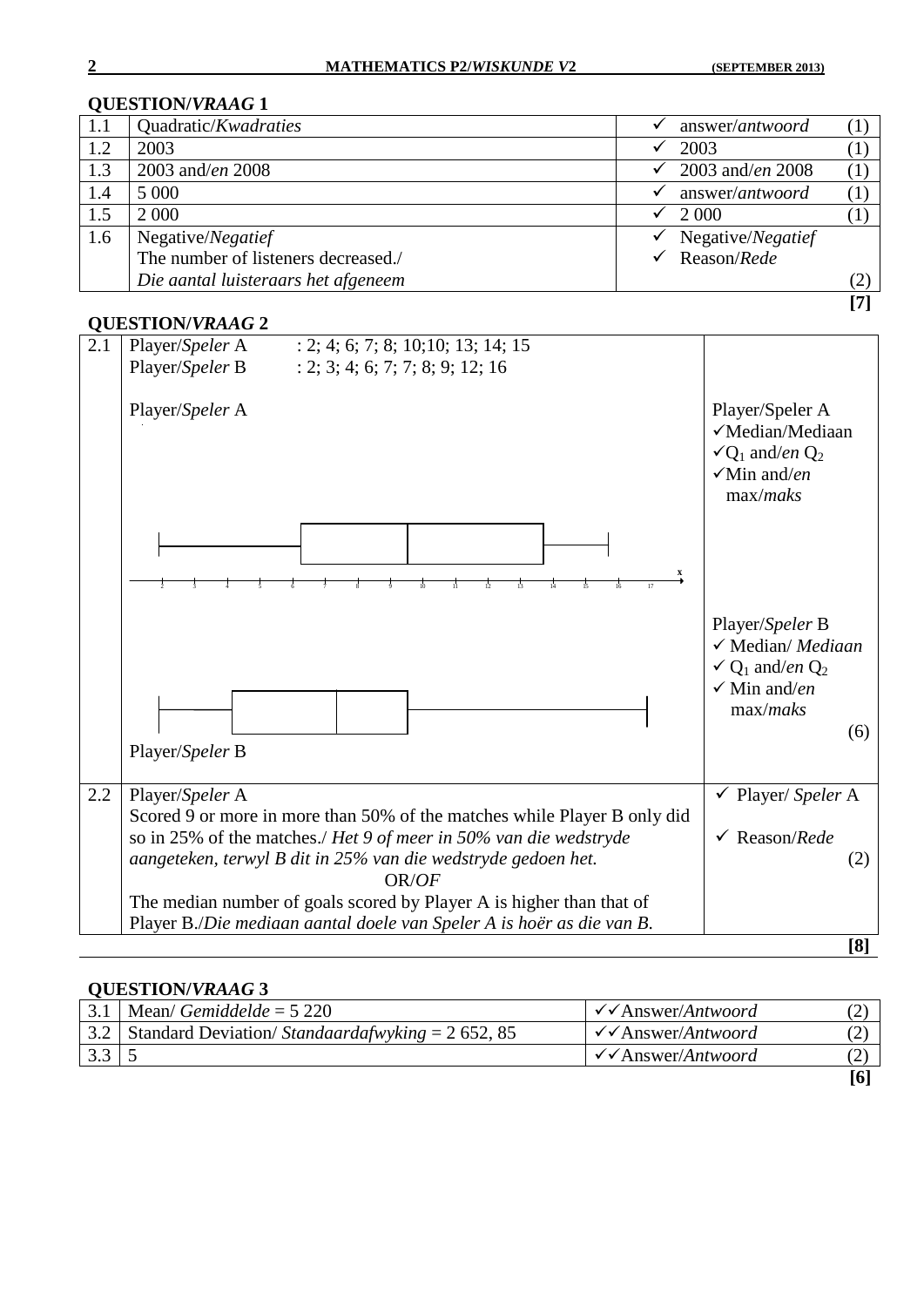

|     | 5.1   $PS = \sqrt{(x_2 - x_1)^2 + (y_2 - y_1)^2}$    |              | Substitution/instelling        |     |
|-----|------------------------------------------------------|--------------|--------------------------------|-----|
|     | $PS = \sqrt{(10-0)^2 + (-1-4)^2}$                    |              | Answer/antwoord                |     |
|     | $PS = \sqrt{125} = 5\sqrt{5}$                        |              |                                | (2) |
| 5.2 | $m_{PQ} = \frac{y_2 - y_1}{x_2 - x_1}$               |              |                                |     |
|     |                                                      |              | Substitution/instelling        |     |
|     | $-2 - 4$                                             |              | Answer/antwoord                |     |
|     | $m_{PQ} = \frac{1}{-6-0}$                            |              |                                | (2) |
|     | $m_{PQ} = 1$                                         |              |                                |     |
|     | 5.3 $m_{SR} = m_{PQ} = 1$                            |              | $m_{SR} = m_{PO} = 1$          |     |
|     | $y - y_1 = m(x - x_1)$                               |              | Substitution/instelling        |     |
|     | $y + 1 = 1(x - 10)$                                  |              | Answer/antwoord                |     |
|     | $y = x - 11$                                         |              |                                | (3) |
| 5.4 | Midpoint of PR is the same as the midpoint of QS     | $\checkmark$ | same midpoint/ dieselfde       |     |
|     | Middelpunt van PR is dieselfde as middelpunt van QS  |              | middelpunt                     |     |
|     | $M\left(\frac{x_1+x_2}{2}; \frac{y_1+y_2}{2}\right)$ |              |                                |     |
|     | $M\left(\frac{-6+10}{2};\frac{-2-1}{2}\right)$       |              |                                |     |
|     |                                                      |              | $\sqrt{2} \sqrt{-\frac{3}{2}}$ |     |
|     |                                                      |              |                                | (3) |
|     |                                                      |              |                                |     |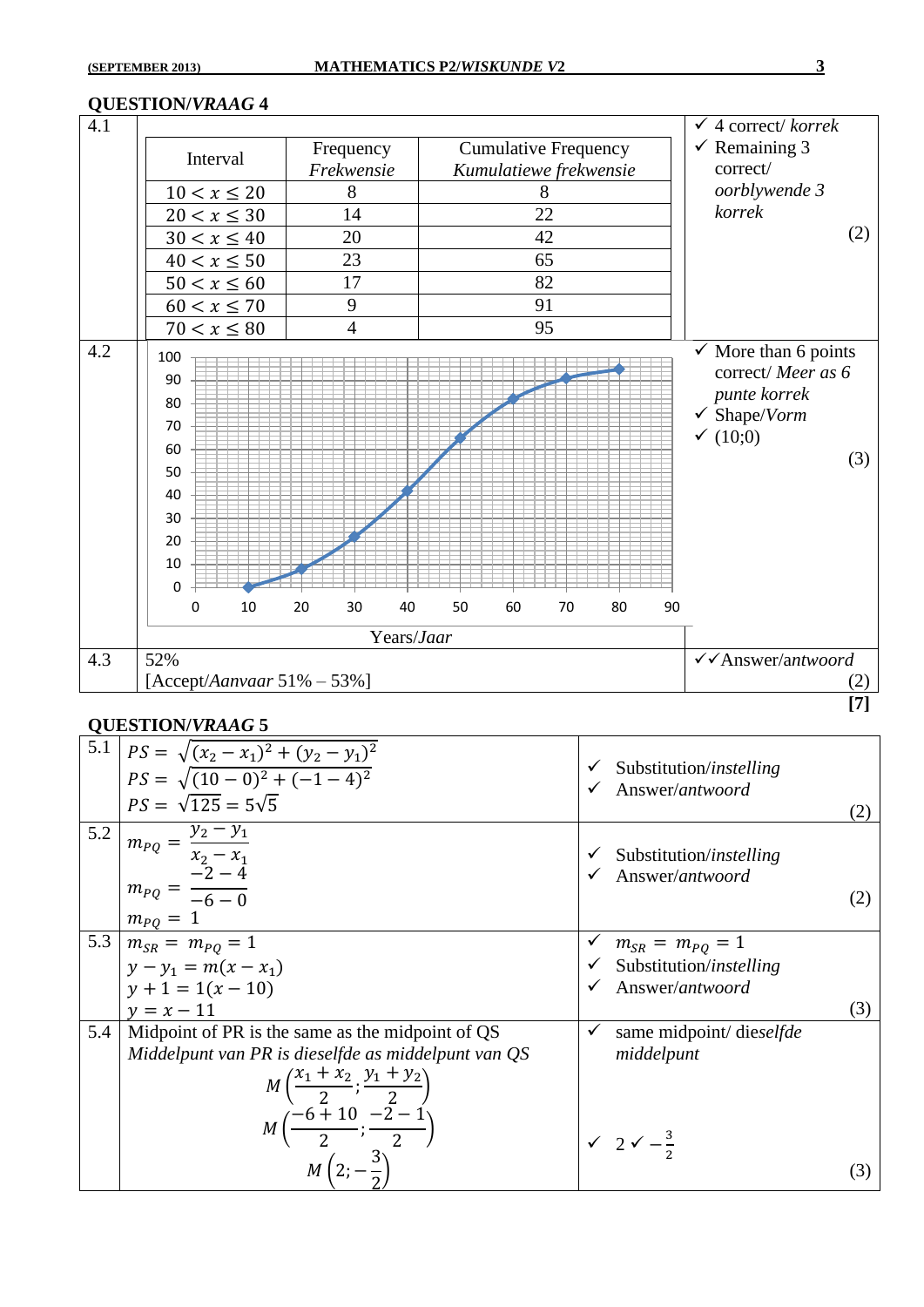| 5.5 | $x = \frac{x_1 + x_2}{2}$<br>$2 = \frac{0 + a}{2}$<br>$a = 4$ |              | Substitution/instelling<br>$\begin{array}{cc}\n\checkmark & a = 4 \\ \checkmark & b = -7\n\end{array}$ |        |
|-----|---------------------------------------------------------------|--------------|--------------------------------------------------------------------------------------------------------|--------|
|     |                                                               |              |                                                                                                        | (3)    |
|     | $y = \frac{y_1 + y_2}{2}$<br>$-\frac{3}{2} = \frac{4+b}{2}$   |              |                                                                                                        |        |
|     | $b=-7$                                                        |              | OR/OF                                                                                                  |        |
|     | OR/OF                                                         |              | method/ <i>metode</i>                                                                                  |        |
|     | $a = -6 + 10 = 4$                                             | $\checkmark$ | $a=4$                                                                                                  |        |
|     | $b = -2 - 5 = -7$                                             |              | $b=-7$                                                                                                 | (3)    |
| 5.6 | $m_{PO}=1$                                                    |              |                                                                                                        |        |
|     | $tan\theta = 1$                                               | $\checkmark$ | $tan\theta = 1$                                                                                        |        |
|     | $\theta = 45^{\circ}$                                         |              | $\theta = 45^{\circ}$                                                                                  |        |
|     | $m_{PS} = \frac{-1-4}{10-0}$<br>$m = \frac{1}{1}$             |              |                                                                                                        |        |
|     |                                                               |              |                                                                                                        |        |
|     |                                                               |              |                                                                                                        |        |
|     | $m_{PS} = -\frac{1}{2}$                                       |              | $m_{PS} = -\frac{1}{2}$<br>$\tan \alpha = -\frac{1}{2}$                                                |        |
|     | $tan\alpha = -\frac{1}{2}$                                    |              |                                                                                                        |        |
|     | $\alpha = 153.43^{\circ}$                                     |              |                                                                                                        |        |
|     | $Q\widehat{P}S = 153,43^{\circ} - 45^{\circ}$                 |              | $\alpha = 153.43^{\circ}$                                                                              |        |
|     | $\therefore$ QPS = 108,43°                                    |              | $\checkmark$ QPS = 108,43°                                                                             |        |
|     | $\widehat{QRS} = 108.4^{\circ}$ [opposite angles of parm./    |              | $Q\widehat{R}S = 108,43^{\circ}$                                                                       |        |
|     | teenoorstaande hoeke van parallelogram]                       |              |                                                                                                        | (7)    |
|     |                                                               |              |                                                                                                        | $[20]$ |

|     | 6.1   OB = $\sqrt{(x_2 - x_1)^2 + (y_2 - y_1)^2}$            | substitution/instelling                      |     |
|-----|--------------------------------------------------------------|----------------------------------------------|-----|
|     | $OB = \sqrt{(-4-0)^2 + (-6-0)^2}$                            |                                              |     |
|     | $OB = \sqrt{52} = 2\sqrt{13}$                                | $OB = \sqrt{52}$                             |     |
|     | $\therefore r = \sqrt{13}$                                   |                                              | (3) |
|     | 6.2 $C\left(\frac{x_1 + x_2}{2}; \frac{y_1 + y_2}{2}\right)$ |                                              |     |
|     |                                                              |                                              |     |
|     | $C\left(\frac{-4+0}{2};\frac{-6-0}{2}\right)$                |                                              |     |
|     | $C(-2, -3)$                                                  | $x^2$<br>$(1+2)^2$<br>$(2+2)^2$<br>$(2+2)^2$ |     |
|     | $(x+2)^{2} + (y+3)^{2} = 13$                                 |                                              | (4) |
| 6.3 | Tangent is perpendicular to a diameter/radius.               | reason/ <i>rede</i><br>$\checkmark$          | (1) |
|     | Raaklyn is loodreg op middellyn/radius.                      |                                              |     |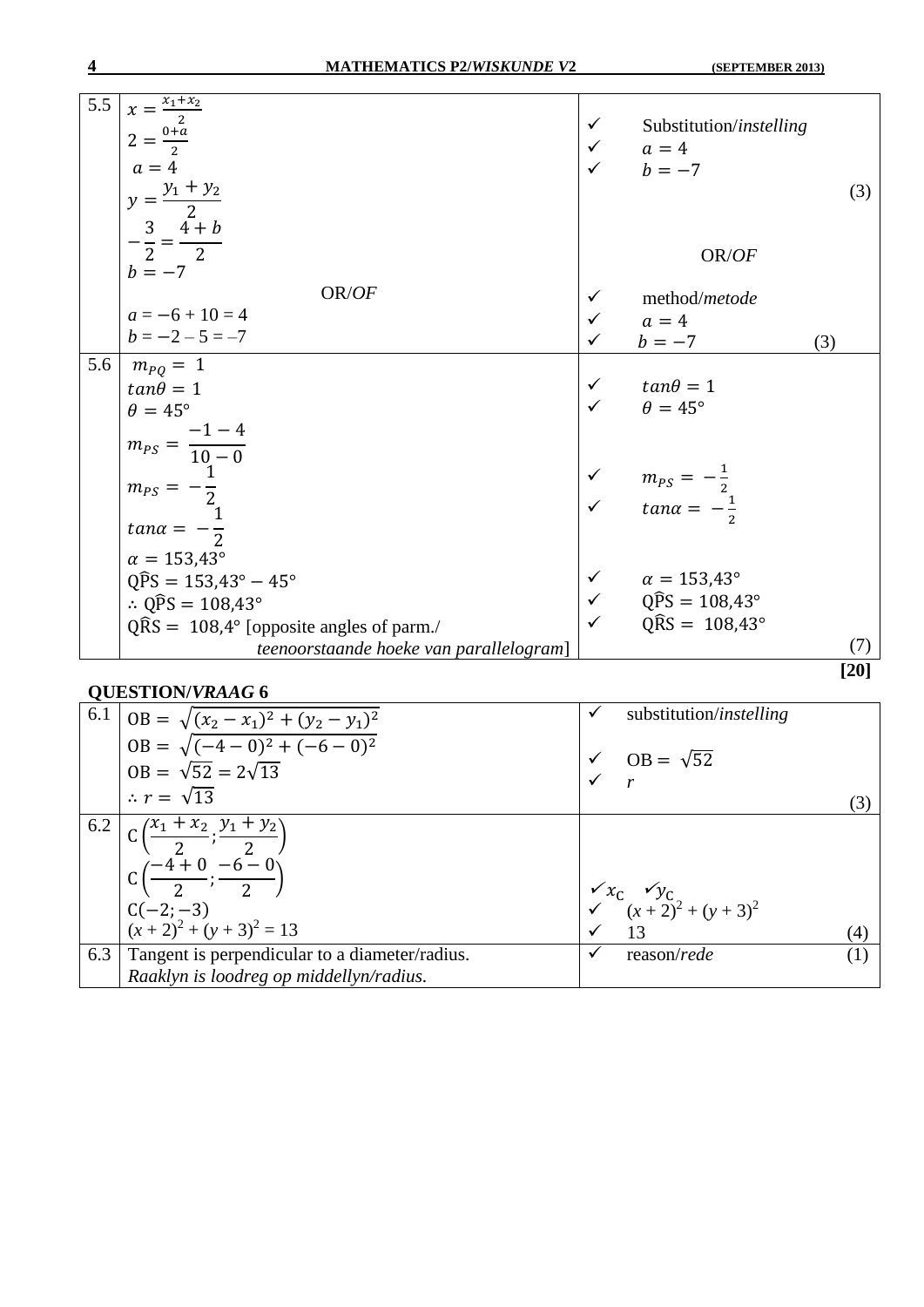| 6.4 |                                                                                                          |              |                                      |
|-----|----------------------------------------------------------------------------------------------------------|--------------|--------------------------------------|
|     | $m_{OB} = \frac{-6 - 0}{-4 - 0}$<br>$m_{OB} = \frac{3}{2}$                                               |              |                                      |
|     |                                                                                                          |              | $m_{OB} = \frac{3}{2}$               |
|     |                                                                                                          |              |                                      |
|     |                                                                                                          |              |                                      |
|     | $\therefore m_{\text{KL}} = -\frac{2}{3}$                                                                |              | $m_{\text{KL}} = -\frac{2}{3}$       |
|     |                                                                                                          |              |                                      |
|     | $y - y_1 = m(x - x_1)$<br>$y + 6 = -\frac{2}{3}(x + 4)$                                                  |              | Substitution/instelling              |
|     |                                                                                                          |              | Answer/antwoord                      |
|     | $y=-\frac{2}{3}x-\frac{26}{3}$                                                                           |              | (4)                                  |
|     |                                                                                                          |              |                                      |
| 6.5 | $E(0; -6)$                                                                                               | $\checkmark$ | $0 \sqrt{-6}$<br>(2)                 |
| 6.6 | $(x+2)^{2} + (y+3)^{2} = 13$ , E(0;-6), C(-2; -3)                                                        |              |                                      |
|     | At/By F, $y = 0$ : $(x + 2)^2 + (0 + 3)^2 = 13$                                                          |              | $x_{\rm F}$                          |
|     | $\therefore$ $x = -4$ $\therefore$ F(-4 ; 0)                                                             |              | $y_F$                                |
|     |                                                                                                          |              | $m_{FC}$                             |
|     | $m_{\text{FC}} = \frac{-3-0}{-2+4} = -\frac{3}{2}$<br>$m_{\text{CE}} = \frac{-3+6}{-2+0} = -\frac{3}{2}$ |              | $m_{CE}$                             |
|     |                                                                                                          |              |                                      |
|     | $\therefore$ F, C and E are collinear/ F, C en E is saamlynig.                                           |              | F, C, E collinear/saamlynig          |
|     | $\therefore$ EF is a diameter./ EF is 'n middellyn                                                       |              | (5)                                  |
|     | OR/OF                                                                                                    |              |                                      |
|     |                                                                                                          |              | $x_{\rm F}$                          |
|     | $(x+2)^{2} + (y+3)^{2} = 13$ , E(0; -6), C(-2; -3)                                                       |              | $y_F$                                |
|     | At/By F, $y = 0$ : $(x + 2)^2 + (0 + 3)^2 = 13$                                                          |              | $m_{\rm EF}$                         |
|     | $\therefore x = -4 \qquad \therefore F(-4; 0)$                                                           |              |                                      |
|     | $m_{\text{EF}} = \frac{0+6}{-4+0} = -\frac{3}{2}$                                                        |              |                                      |
|     | Equation of EF: $y = -\frac{3}{2}x - 6$                                                                  |              | substitution/instelling              |
|     |                                                                                                          |              |                                      |
|     | If $x = -2$ , $y = -\frac{3}{2}(-2) - 6 = -3$                                                            |              | $C \text{ on} / op EF$               |
|     | $\therefore$ C is on line EF/C is op lyn EF                                                              |              | (5)                                  |
|     | $\therefore$ EF is a diameter./ is 'n middellyn                                                          |              |                                      |
|     | OR/OF                                                                                                    |              |                                      |
|     | $(x+2)^{2} + (y+3)^{2} = 13$ , E(0;-6) and/en $C(-2, -3)$                                                |              |                                      |
|     | At/By F, $y = 0$ : $(x + 2)^2 + (0 + 3)^2 = 13$                                                          |              | $x_{\rm F}$ $\checkmark$ $y_{\rm F}$ |
|     | $\therefore x = -4 \qquad \therefore F(-4; 0)$                                                           |              |                                      |
|     | EF = $\sqrt{(x_2 - x_1)^2 + (y_2 - y_1)^2}$                                                              |              | substitution/instelling              |
|     |                                                                                                          |              | $EF = \sqrt{52}$                     |
|     | $EF = \sqrt{(-4-0)^2 + (0+6)^2}$                                                                         |              | $EF = OB$                            |
|     | $EF = \sqrt{52} = 2\sqrt{13} = 0B$                                                                       |              | (5)                                  |
|     | $\therefore$ EF is a diameter/ EF is 'n middellyn.                                                       |              |                                      |

| 7.1.1   Translation: 6 units to the left and 10 units up./    | $\checkmark$ 6 left/links          |  |
|---------------------------------------------------------------|------------------------------------|--|
| Translasie: 6 eenhede na links en 10 eenhede op.              | $\checkmark$ 10 up/op              |  |
| 7.1.2   Rotation through 90° anticlockwise about the origin./ | $\checkmark$ Rotation/rotasie      |  |
| Rotasie deur 90° antikloksgewys om die oorsprong.             | $\sqrt{90^{\circ}}$ anticlockwise/ |  |
|                                                               | antikloksgewys                     |  |
| 7.1.3   Reflection in the line $y = -x$                       | $\checkmark$ Reflection/refleksie  |  |
| Refleksie in die lyn $y = -x$                                 | $y = -x$                           |  |

**[19]**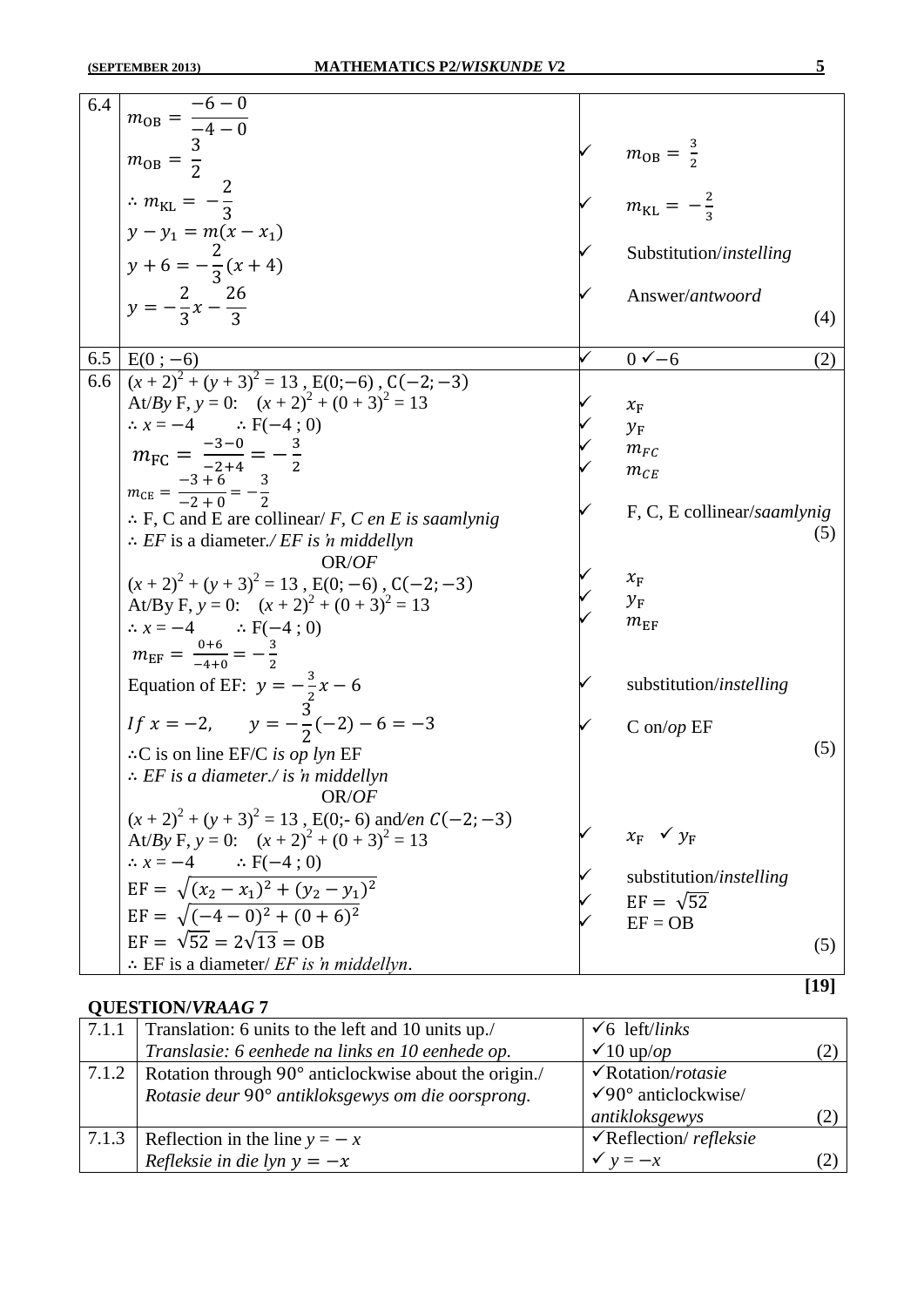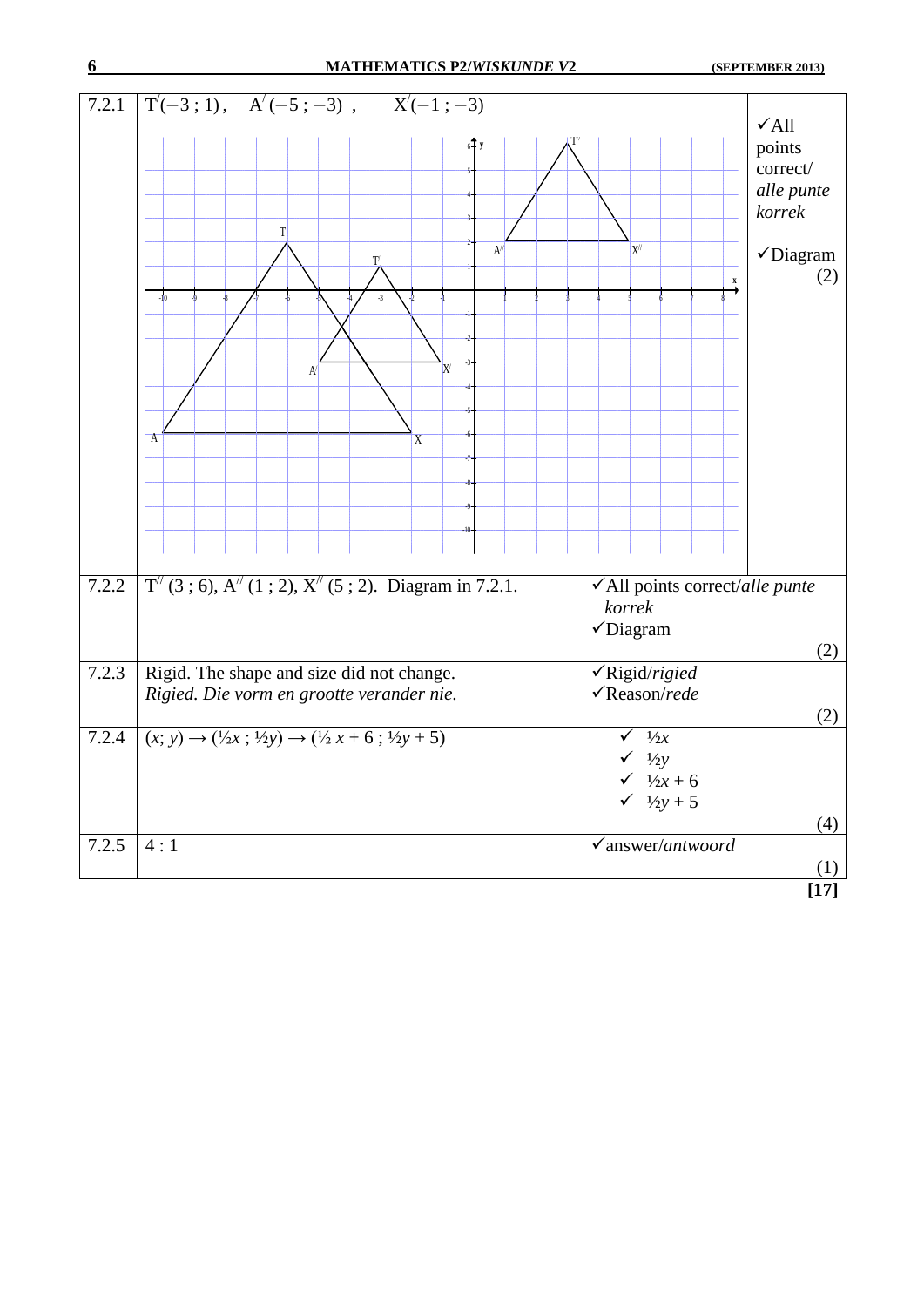|   |                                                                                                                                                                                                                                                                                                                                | [6]                                                                                                                                                                                                                                          |
|---|--------------------------------------------------------------------------------------------------------------------------------------------------------------------------------------------------------------------------------------------------------------------------------------------------------------------------------|----------------------------------------------------------------------------------------------------------------------------------------------------------------------------------------------------------------------------------------------|
|   | As $R \n\mathscr{P}$ kloksgewys na P geroteer word:<br>$\theta = \frac{2}{5} \times 360^{\circ} = 144^{\circ}$<br>$x' = x \cos \theta + y \sin \theta$<br>$x' = -2.5 \cos 144^\circ + 2 \sin 144^\circ$<br>$x' = 3.20$<br>$y' = y \cos \theta - x \sin \theta$<br>$y' = 2 \cos 144^\circ + 2.5 \sin 144^\circ$<br>$v' = -0.15$ | $\checkmark$ 144°<br>$\checkmark$ Substitution/instelling<br>in $x$ <sup>/</sup> formula/ <i>formule</i><br>$x' = 3,20$<br>$\checkmark$ Substitution/instelling<br>in $y$ <sup>/</sup> formula/ <i>formule</i><br>$\sqrt{y'} = -0.15$<br>(6) |
|   | OR/OF<br>If R is rotated $\theta^{\circ}$ clockwise to P:                                                                                                                                                                                                                                                                      | $\sqrt{\frac{2}{5}} \times 360^{\circ}$                                                                                                                                                                                                      |
|   | $y' = y \cos \theta + x \sin \theta$<br>$y' = 2 \cos 216^\circ - 2.5 \sin 216^\circ$<br>$y' = -0.15$                                                                                                                                                                                                                           | $\checkmark$ Substitution/ <i>instelling</i><br>in $y$ <sup>/</sup> formula/ <i>formule</i><br>$\sqrt{y'} = -0.15$<br>(6)                                                                                                                    |
| 8 | If R is rotated $\theta^{\circ}$ anticlockwise to P:<br>As $R \theta$ <sup>o</sup> antikloksgewys na P geroteer word:<br>$\theta = \frac{3}{5} \times 360^{\circ} = 216^{\circ}$<br>$x' = x \cos \theta - y \sin \theta$<br>$x' = -2.5 \cos 216^\circ - 2 \sin 216^\circ$<br>$x' = 3.20$                                       | $\sqrt{\frac{3}{5}} \times 360^{\circ}$<br>$\sqrt{216^\circ}$<br>$\checkmark$ Substitution/ <i>instelling</i><br>in $x$ <sup>/</sup> formula/ <i>formule</i><br>$\sqrt{x}$ = 3,20                                                            |

| 9.1.1 | $\tan 58^\circ = m$<br>$r^2 = x^2 + y^2$<br>$r^2 = 1^2 + m^2$<br>$\sqrt{1+m^2}$<br>m<br>$r = \sqrt{1 + m^2}$<br>58°<br>$\sin 58^\circ = \frac{m}{\sqrt{1 + m^2}}$ | $\sqrt{r} = \sqrt{1 + m^2}$<br>$\checkmark$ Answer/antwoord<br>(2) |     |
|-------|-------------------------------------------------------------------------------------------------------------------------------------------------------------------|--------------------------------------------------------------------|-----|
| 9.1.2 | $\sin 296^\circ = -\sin 116^\circ$<br>$=$ $-\sin 2 \times 58$                                                                                                     | $\sqrt{-\sin 116^\circ}$                                           |     |
|       | $=$ -2 sin 58 $^{\circ}$ cos 58 $^{\circ}$                                                                                                                        | $\sim -2 \sin 58^\circ \cos 58^\circ$                              |     |
|       | $= -2 \times \frac{m}{\sqrt{1 + m^2}} \times \frac{1}{\sqrt{1 + m^2}}$                                                                                            | $\sqrt{\frac{1}{\sqrt{1+m^2}}}$                                    |     |
|       |                                                                                                                                                                   | (3)                                                                |     |
|       | $=-\frac{2m}{1+m^2}$                                                                                                                                              |                                                                    |     |
|       | OR/OF                                                                                                                                                             |                                                                    |     |
|       | $\sin 296^\circ = -\sin 64^\circ$                                                                                                                                 |                                                                    |     |
|       | $=$ $-\sin 2 \times 32^{\circ}$                                                                                                                                   |                                                                    |     |
|       | $=$ -2 sin 32 $^{\circ}$ cos 32 $^{\circ}$                                                                                                                        | $\sqrt{-\sin 64^\circ}$                                            |     |
|       | т                                                                                                                                                                 | $\sim -2 \sin 32^\circ \cos 32^\circ$                              |     |
|       | $= -2 \times \frac{1}{\sqrt{1 + m^2}} \times \frac{1}{\sqrt{1 + m^2}}$                                                                                            | $\frac{1}{\sqrt{1+m^2}}$                                           |     |
|       | 2 <sub>m</sub><br>$1 + m^2$                                                                                                                                       |                                                                    | (3) |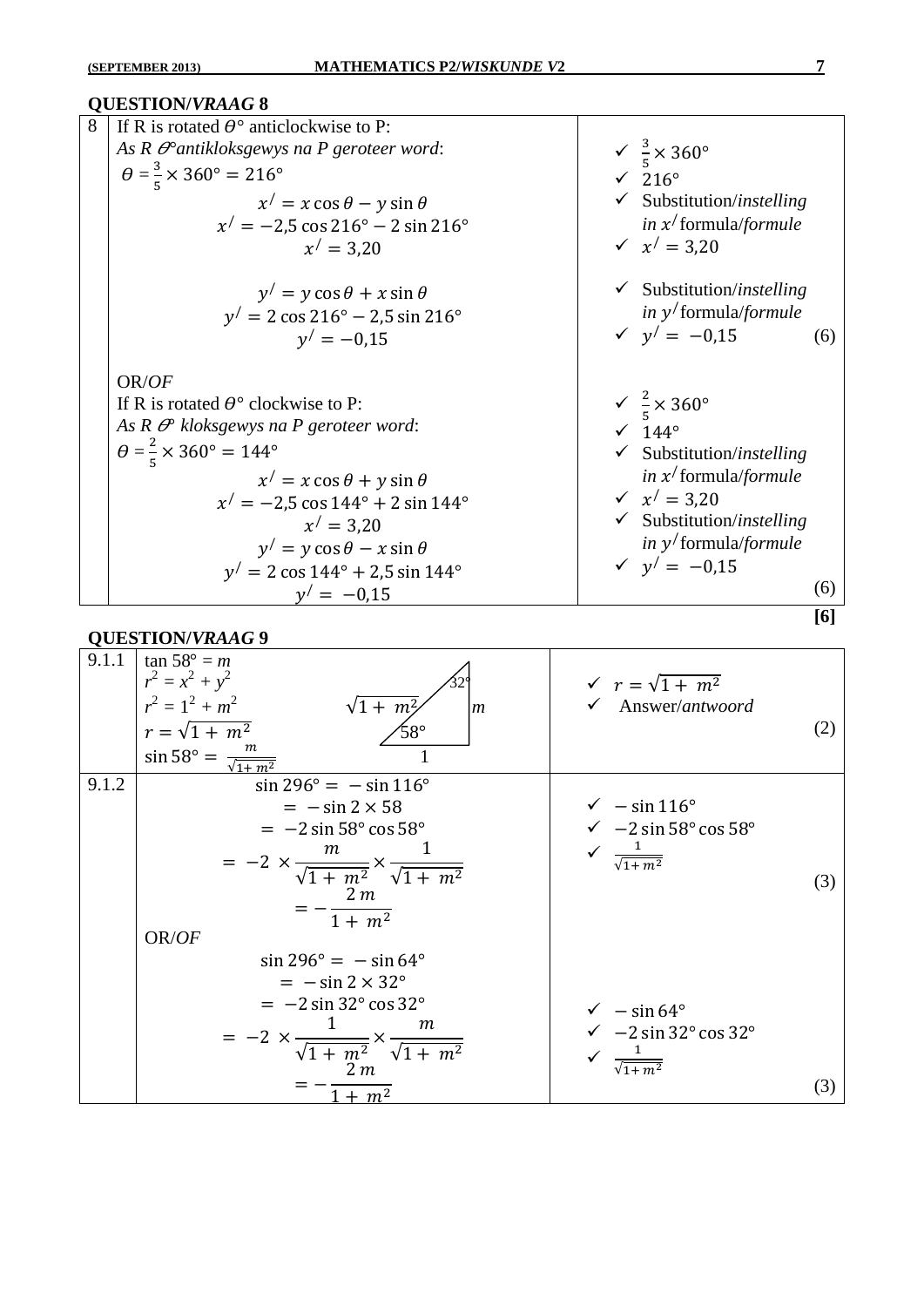| 9.1.3 | $\cos 2^{\circ} = \cos(60^{\circ} - 58^{\circ})$                                          |                                                                                     |
|-------|-------------------------------------------------------------------------------------------|-------------------------------------------------------------------------------------|
|       | $=$ cos 60 $\degree$ cos 58 $\degree$ + sin 60 $\degree$ sin 58 $\degree$                 | $\checkmark$ cos 60° cos 58° + sin 60° sin 58°                                      |
|       |                                                                                           |                                                                                     |
|       | $=\frac{1}{2}\times\frac{1}{\sqrt{1+m^2}}+\frac{\sqrt{3}}{2}\times\frac{m}{\sqrt{1+m^2}}$ | $\sqrt{\frac{1}{\sqrt{1+m^2}}}$<br>$\sqrt{\frac{\sqrt{3}}{2}}$ and/en $\frac{1}{2}$ |
|       | $1+\sqrt{3}m$                                                                             |                                                                                     |
|       |                                                                                           | (3)                                                                                 |
|       | $2\sqrt{1+m^2}$<br>$\cos x - \sin x \sin 2x$                                              |                                                                                     |
| 9.2.1 | $LHS = -$                                                                                 |                                                                                     |
|       | $\cos 2x$<br>$\cos x - \sin x . 2\sin x \cos x$                                           |                                                                                     |
|       | $1 - 2\sin^2 x$                                                                           | $\checkmark$ 2sin xcos x<br>$\sqrt{1-2\sin^2 x}$                                    |
|       | $\cos x (1 - 2\sin^2 x)$                                                                  |                                                                                     |
|       | $\frac{1 - 2\sin^2 x}{1 - 2\sin^2 x}$                                                     | $\checkmark$ Factors/faktore                                                        |
|       | $=$ cos $x$ = RHS                                                                         | $\checkmark$ Answer/antwoord<br>(4)                                                 |
| 9.2.2 | $\cos 2x = 0$                                                                             | $\sqrt{\cos 2x} = 0$                                                                |
|       | $2x = 90^{\circ} + k.360^{\circ}$ or / of $2x = 270^{\circ} + k.360^{\circ}$ ,            | $\checkmark$ 2x = 90° + k.360° or/of                                                |
|       | $k \in \mathbb{Z}$                                                                        | $2x = 270^{\circ} + k.360^{\circ}$                                                  |
|       | $\therefore$ $x = 45^{\circ} + k.180^{\circ}$ or /of $x = 135^{\circ} + k.180^{\circ}$    | $x = 45^{\circ} + k.180^{\circ}$ or/of                                              |
|       |                                                                                           | $x = 135^{\circ} + k.180^{\circ}$                                                   |
|       |                                                                                           | $\checkmark k \in \mathbb{Z}$                                                       |
|       | OR/OF                                                                                     | (4)                                                                                 |
|       |                                                                                           | $\sqrt{\cos 2x} = 0$                                                                |
|       | $\cos 2x = 0$                                                                             | $\angle$ 2x = 90° + k.180°                                                          |
|       | $2x = 90^{\circ} + k.180^{\circ}$ , $k \in \mathbb{Z}$                                    | $x = 45^{\circ} + k.90^{\circ}$                                                     |
|       | $\therefore x = 45^{\circ} + k.90^{\circ}$                                                | $\checkmark$ $k \in \mathbb{Z}$<br>(4)                                              |
|       |                                                                                           | [16]                                                                                |

10.1  $2\cos(90^\circ + x) \sin 216^\circ \cos 396^\circ$  $\overline{\mathbf{S}}$  $= \overline{\phantom{0}}$ S  $=$  - $\overline{c}$  $2sin36°cos36°$  $=$  sin x  $\sqrt{-\sin x}$   $\sqrt{-\sin 36^\circ}$   $\sqrt{\cos 36^\circ}$  $\sim 2 \sin 36^\circ$  c Answer/*antwoord* (5)  $\begin{array}{c|c} 10.2 & 2 \tan x + \cos x = 0 \end{array}$  $\mathbf{1}$  $\cos x$  $2 \sin x$  $\mathbf{C}$  $\ddag$ 1  $\mathbf{C}$  $2 \sin x + \cos^2 x = 1$  $2 \sin x + 1 - \sin^2 x = 1$  $2\sin x - \sin^2 x = 0$  $\sin x(2 - \sin x) = 0$  $\sin x = 0$  or / of  $\sin x = 2$  $x = 0^{\circ}$  or/*of* 180° or no solution/*of geen oplossing*  $\checkmark$  $\sin x$  $\cos x$  multiplying/*maal*  $\sqrt{1-\sin^2 x}$  Factors/*faktore*  $\checkmark$  sin  $x = 0/\sin x = 2$  $\checkmark$  0° or/*of* 180° no solution/*geen oplossing* (7) **[12]**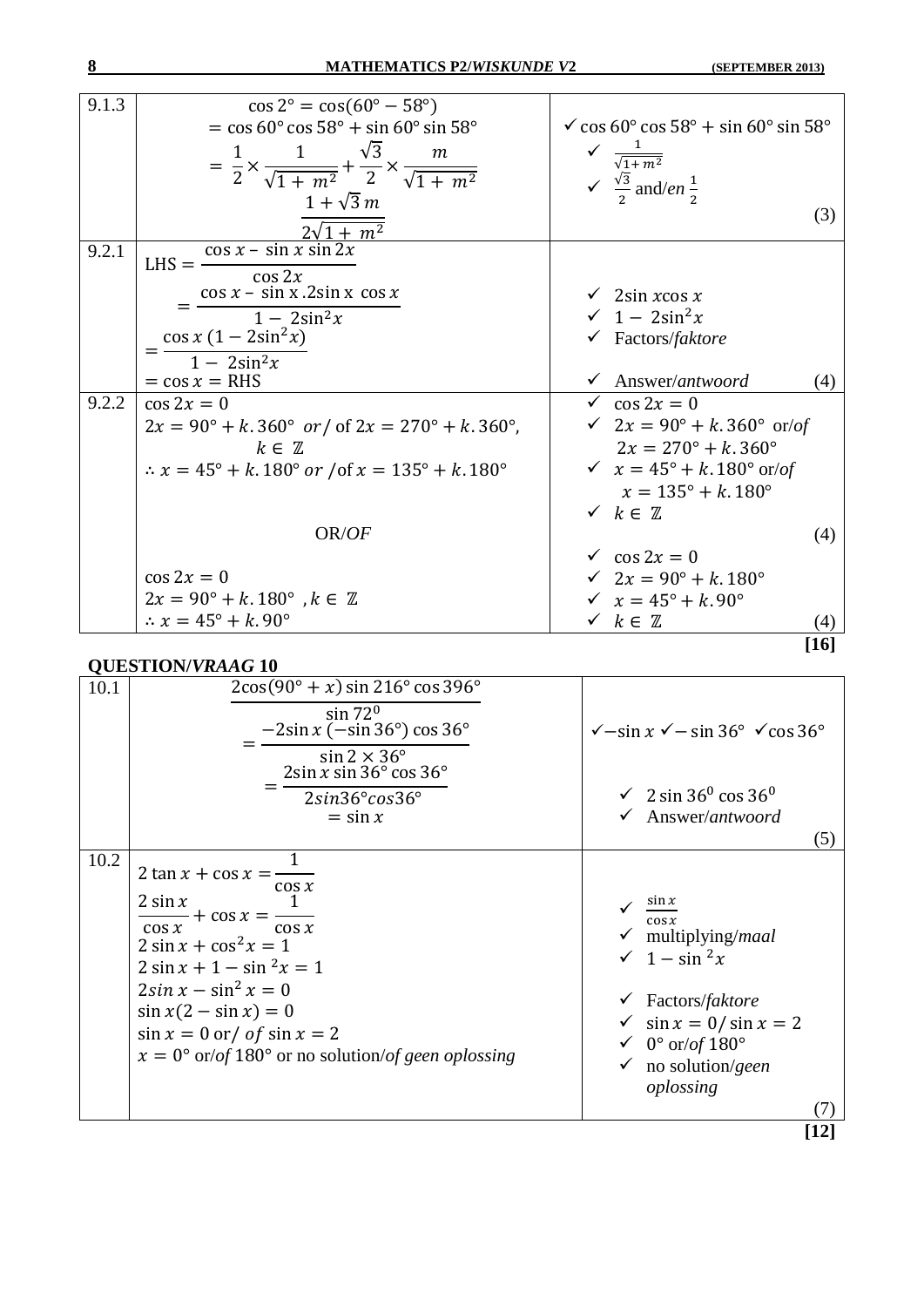| 11.1<br>11.2 | $f(x) = g(x)$<br>$\cos 2x = -\sin x$<br>$\cos 2x = \cos(90^\circ + x)$<br>$\pm 2x = 90^{\circ} + x + k.360^{\circ}$ ( $k \in \mathbb{Z}$ )<br>$2x = 90^{\circ} + x + k.360^{\circ}$ or $- 2x = 90^{\circ} + x + k.360^{\circ}$<br>$x = 90^{\circ} + k.360^{\circ}$ or/of $x = -30^{\circ} + k.120^{\circ}$<br>$\therefore x \in \{-150^{\circ}, -30^{\circ}, 90^{\circ}\}$<br>OR/OF<br>$f(x) = g(x)$<br>$\cos 2x = -\sin x$<br>$1-2\sin^2 x = -\sin x$<br>$2\sin^2 x - \sin x - 1 = 0$<br>$(2 \sin x + 1)(\sin x - 1) = 0$<br>$\sin x = -\frac{1}{2}$ or / of $\sin x = 1$<br>$x = 210^{\circ} + 360^{\circ}k \frac{\text{or}}{\text{of}} x = 330^{\circ} + 360^{\circ}k \frac{\text{or}}{\text{of}} x = 90^{\circ} + 360^{\circ}k$ ,<br>$(k \in \mathbb{Z})$<br>$\therefore x \in \{-150^{\circ}, -30^{\circ}, 90^{\circ}\}$<br>$f(x) = cos 2x$<br>$f(x)=\sin x$ | $\sqrt{\cos 2x} = -\sin x$<br>$\sqrt{\cos(90^\circ + x)}$<br>$\sqrt{\pm 2x} = 90^{\circ} + x +$<br>$k.360^\circ$<br>$\sqrt{x} = 90^{\circ} + k.360^{\circ}$<br>$\sqrt{x} = -30^{\circ} + k.120^{\circ}$<br>$\sqrt{-150^\circ\sqrt{-30^\circ\sqrt{90^\circ}}}$<br>(8)<br>$\sqrt{\cos 2x} = -\sin x$<br>$\sqrt{1-2\sin^2 x}$<br>$\sqrt{\text{Factors}}/faktore$<br>$\sqrt{\sin x - \frac{1}{2}}$ / sin x = 1<br>General solution/<br>algemene oplossing<br>$\sqrt{-150^\circ}$ $\sqrt{-30^\circ}$ $\sqrt{90^\circ}$<br>(8)<br>f(x)<br>$\checkmark$ x-intercepts/afsnitte<br>$\checkmark$ y-intercept/ <i>afsnit</i><br>$\checkmark$ amplitude |
|--------------|-------------------------------------------------------------------------------------------------------------------------------------------------------------------------------------------------------------------------------------------------------------------------------------------------------------------------------------------------------------------------------------------------------------------------------------------------------------------------------------------------------------------------------------------------------------------------------------------------------------------------------------------------------------------------------------------------------------------------------------------------------------------------------------------------------------------------------------------------------------------|---------------------------------------------------------------------------------------------------------------------------------------------------------------------------------------------------------------------------------------------------------------------------------------------------------------------------------------------------------------------------------------------------------------------------------------------------------------------------------------------------------------------------------------------------------------------------------------------------------------------------------------------|
|              |                                                                                                                                                                                                                                                                                                                                                                                                                                                                                                                                                                                                                                                                                                                                                                                                                                                                   | g(x)                                                                                                                                                                                                                                                                                                                                                                                                                                                                                                                                                                                                                                        |
|              |                                                                                                                                                                                                                                                                                                                                                                                                                                                                                                                                                                                                                                                                                                                                                                                                                                                                   | $\checkmark$ x-intercepts/ <i>afsnitte</i><br>√Turning points/<br>draaipunte<br>$\checkmark$ Shape/vorm<br>(6)                                                                                                                                                                                                                                                                                                                                                                                                                                                                                                                              |
| 11.3         | $180^\circ$                                                                                                                                                                                                                                                                                                                                                                                                                                                                                                                                                                                                                                                                                                                                                                                                                                                       | $\checkmark$ Answer/antwoord<br>(1)                                                                                                                                                                                                                                                                                                                                                                                                                                                                                                                                                                                                         |
| 11.4         | $f(x) \leq g(x)$<br>$-150^{\circ} \le x \le -30^{\circ}$ or / of 90°<br>OR/OF<br>$x \in [-150^{\circ}, -30^{\circ}]$ or/of $x = 90^{\circ}$                                                                                                                                                                                                                                                                                                                                                                                                                                                                                                                                                                                                                                                                                                                       | Interval:<br>$\checkmark$ endpoints/eindpunte<br>$\checkmark$ Notation/notasie<br>$\sqrt{90^\circ}$<br>(3)                                                                                                                                                                                                                                                                                                                                                                                                                                                                                                                                  |
| 11.5         | $-2$                                                                                                                                                                                                                                                                                                                                                                                                                                                                                                                                                                                                                                                                                                                                                                                                                                                              | √ Answer/antwoord<br>(2)                                                                                                                                                                                                                                                                                                                                                                                                                                                                                                                                                                                                                    |
| 11.6         | $h(x) = \sin x - 1$                                                                                                                                                                                                                                                                                                                                                                                                                                                                                                                                                                                                                                                                                                                                                                                                                                               | $\sin x$<br>✓<br>$-1$<br>(2)                                                                                                                                                                                                                                                                                                                                                                                                                                                                                                                                                                                                                |
|              |                                                                                                                                                                                                                                                                                                                                                                                                                                                                                                                                                                                                                                                                                                                                                                                                                                                                   | $[22]$                                                                                                                                                                                                                                                                                                                                                                                                                                                                                                                                                                                                                                      |